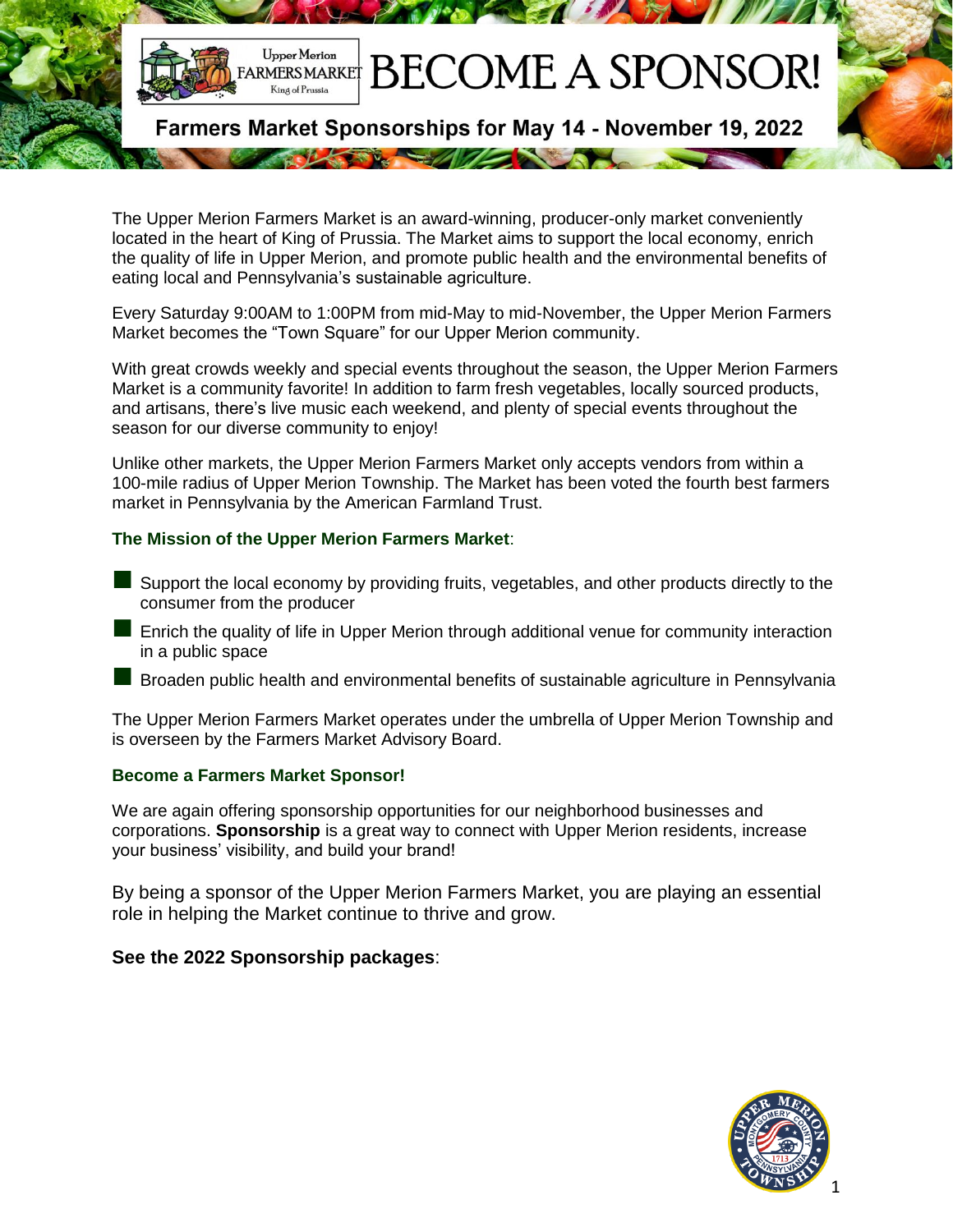

# **BECOME A SPONSOR!**

Farmers Market Sponsorships for May 14 - November 19, 2022

### **SEASON SPONSOR (28 weeks) May 14 - November 19, 2022**

The street of the state of the state of the state of the state of the state of the state of the state of the state of the state of the state of the state of the state of the state of the state of the state of the state of

| <b>BENEFIT</b>                                                                                                                 | <b>PLATINUM</b> | <b>GOLD</b>  | <b>SILVER</b> |
|--------------------------------------------------------------------------------------------------------------------------------|-----------------|--------------|---------------|
|                                                                                                                                | \$1,000         | \$750        | \$500         |
| Music Stage Group Sponsor Banner displayed every Saturday                                                                      | ✔               | ✔            | V             |
| Market – logo/name                                                                                                             | logo on top row | logo         | name          |
| Company Name (with click thru) listed on weekly<br><b>eNewsletter</b> (3,400 subscribers)                                      |                 | ✔            | V             |
| Logo on Upper Merion Township's Farmers Market webpage:<br>https://www.umtownship.org/township-<br>information/farmers-market/ | logo            | logo         | logo          |
| Social media post with Company Logo and/or Photo                                                                               | V               | V            |               |
| (5,300 followers -- FB, IG, and Twitter)                                                                                       | every two weeks | every month  |               |
| <b>Digital Sponsor Ad</b> continual rotation on Township Building                                                              | V               | v            |               |
| and Community Center TV monitors (1920w x 1080h)                                                                               | 50 times/day    | 25 times/day |               |
| Logo Sponsor Group on A-Frames Display Signs at two major                                                                      | V               | v            |               |
| market entrances                                                                                                               | Logo on top row | logo         |               |

#### **TITLE SPONSOR 2022 UM FARMERS MARKET – May 14 - November 19 (28 weeks) All Platinum Benefits with Display Table 14 dates**

| Title Sponsor Name (click-thru) in weekly eNewsletter (3,400 subscribers) and<br>Farmers Market webpage for 2022 season (28 weeks)                                                                    |                         |
|-------------------------------------------------------------------------------------------------------------------------------------------------------------------------------------------------------|-------------------------|
| Music Stage Group Sponsor Banner displayed behind featured musician every<br>Saturday Market - Logo                                                                                                   |                         |
| Company Display Table - distribute promotional materials on your Sponsored<br>Market Dates (14 dates of your choice). Your businesses name included in our<br>eNewsletter under "This Week's Vendors" | $\overline{\mathbf{a}}$ |

#### **GUEST VENDOR (Business Display Table) – \$60 per day**

#### **Available for purchase throughout the regular season**

Your Business' Display table. **Your business's name will be included in our e-newsletter under "This Week's Vendors"** (Guest to be secured by Tuesday prior to the upcoming Saturday).

> **UMFM Special Events 2022 (six dates)** May 14: **Opening Day & 13 th Season Celebration** | June 11: **Family Fun Day**

July 9**: Zucchini 500 (decorated race)** | September 10: **Health & Wellness Day**

October 29: **Halloween Spooktacular & Barktoberfest** | November 19: **Chili Cook-off Contest**

#### **FRIEND SPONSOR – \$60 for the season**

Show your support for local community and sustainable agriculture. Your business name will be included in UMFM eNewsletter (3,400 subscribers) and on Farmers Market 2022 webpage.

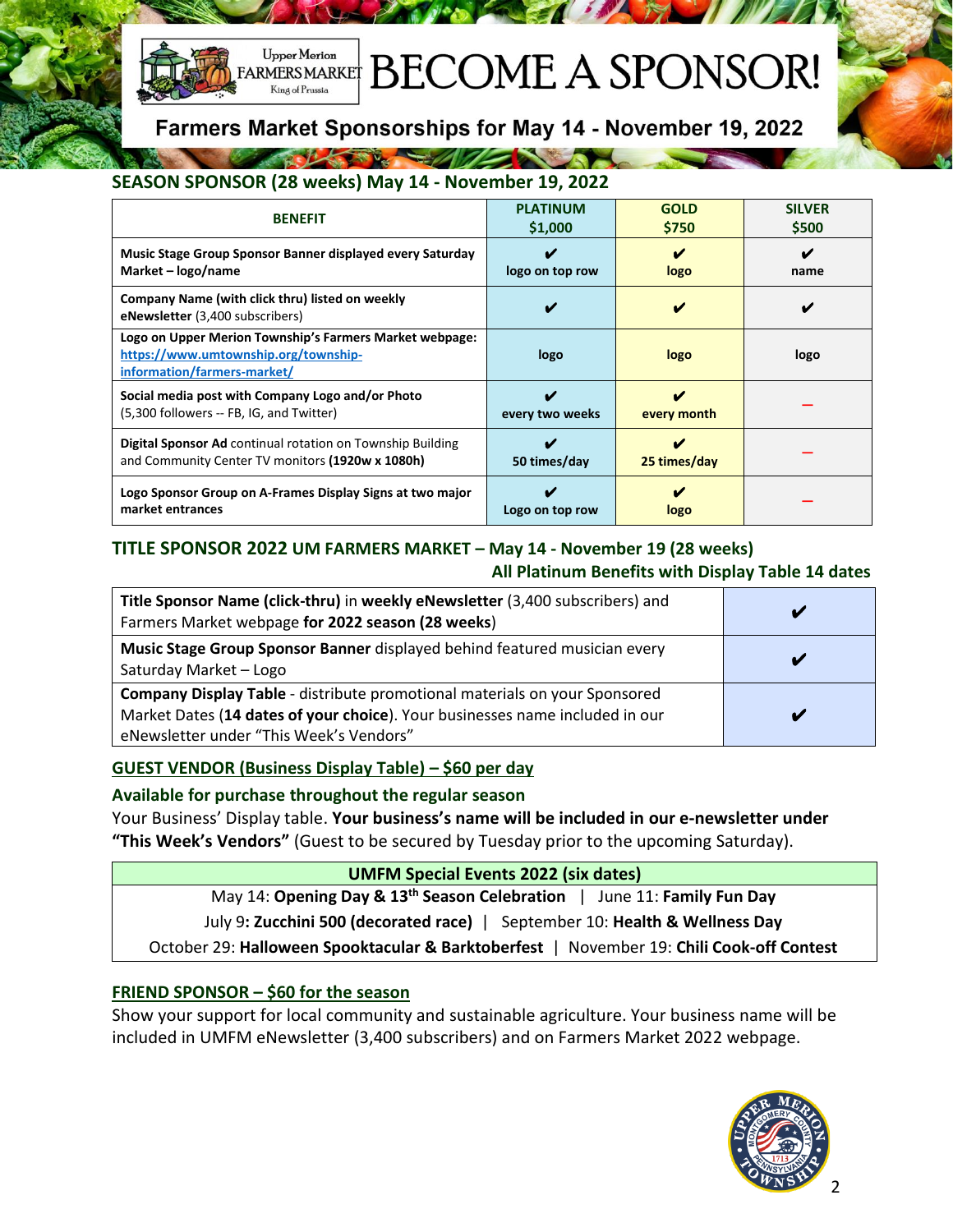

# REGISTRATION FORM

Check Your Sponsorship Package:

- **Title Sponsor (\$1,200)**
- **Platinum Level (\$1,000)**
- **Gold Level (\$750)**
- **Silver Level (\$500)**
- **Guest Vendor (\$60)**
- **Friend (\$60)**

Please provide the following advertising items for your company:

- 1. **Sponsor Logo** [Platinum & Gold levels] high res image for Banner (group of sponsors) Entertainment stage behind weekly musician and two A-Frames prominently displayed.
- 2. **Sponsor link (web/social media)** for weekly UMFM eNewsletter, and social media.
- 3. **Sponsor Ad / Photo for Social Media** [Platinum & Gold Levels, Title Sponsor] –Company's high res, print-ready Ads / photos and ad content for UM Farmers Market social media posts.
- 4. **Digital Display Ad** 1920w x 1080h (print ready) TV monitors at the Township Building | Upper Merion Community Center

### **Full payment is due with the signing of this advertising / sponsorship agreement.**

**Amount enclosed: \$\_\_\_\_\_\_\_\_ (Make all checks payable to "Upper Merion Township")**  Mail: Upper Merion Township c/o Gerri Vattimo 175 W. Valley Forge Road, King of Prussia 19406

Send email including the following: 1) company logo, 2) link, and 3) ad and/or photos to **[gvattimo@umtownship.org](mailto:gvattimo@umtownship.org)**. Contact Gerri Vattimo, Marketing & Sponsorships at 484-636- 3899 with questions.